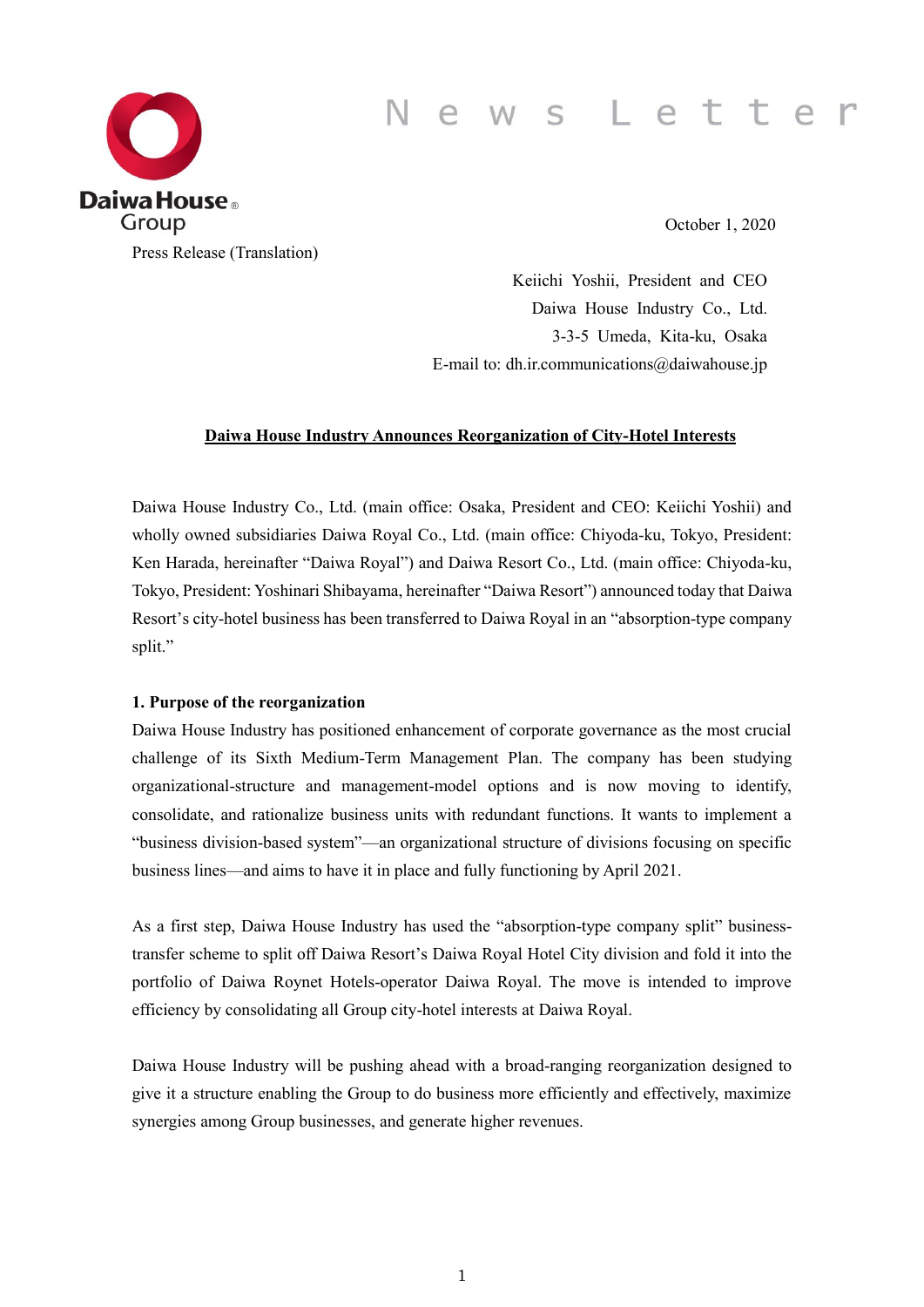# **2**.**Outline of the absorption-type split**

(1) Effective date: October 1, 2020

# (2) Method

The transfer uses the absorption-type company split method. The business division was split off from Daiwa Resort and taken over by successor Daiwa Royal.

(3) Rights and obligations assumed by the successor

 Daiwa Royal assumes all rights and obligations associated with Daiwa Resort's Daiwa Royal Hotel City business.

# **3**.**Outline of transferred business**

(1) Outline of the transferred assets

Daiwa Royal Hotel City business which is city hotel business of Daiwa Resort

"Affected hotels"

- Daiwa Royal Hotel D-CITY Osaka Shin Umeda (Osaka City, Opened in April 2018)
- ・Daiwa Royal Hotel D-CITY Osaka Higashitemma (Osaka City, Opened in May 2018)
- Daiwa Royal Hotel Grande Kyoto (Kyoto City, Opened in June 2018)
- Daiwa Royal Hotel D-CITY Nagoya Nayabashi (Nagoya City, Opened in August 2018)
- Daiwa Royal Hotel D-CITY Nagoya Fushimi (Nagoya City, Opened in April 2019)

・Daiwa Royal Hotel D-PREMIUM Kanazawa (Kanazawa City, Ishikawa Prefecture, Opened in October 2019)

• Daiwa Royal Hotel D-PREMIUM Nara (Nara City, Opened in March 2020)

・Daiwa Royal Hotel D-PREMIUM Osaka Shin Umeda (Osaka City, Opened in August 2020)

・Daiwa Royal Hotel D-PREMIUM Sapporo Nakajima Koen (Sapporo City, Opening in May 2022)

(2) Operating results of transferred division (FY2019) Net sales: ¥3.9 billion

(3) Other

Visit [https://www.daiwaresort.jp/](https://www.daiwaresort.jp/chain/) for details (Japanese only) on the disposition of loyalty points awarded under Daiwa Resorts' rewards programs.